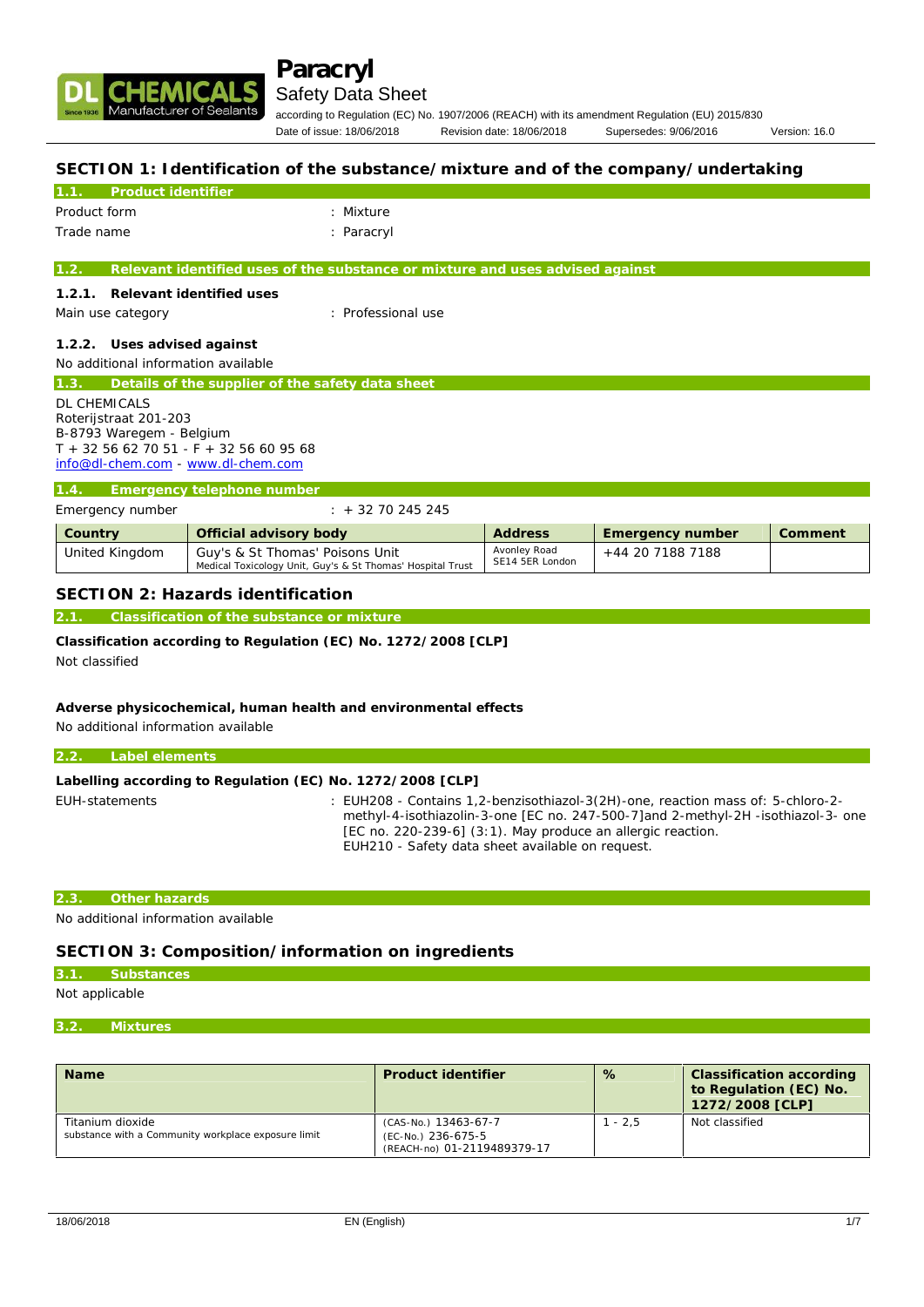# **Paracryl** Safety Data Sheet

#### according to Regulation (EC) No. 1907/2006 (REACH) with its amendment Regulation (EU) 2015/830

| SECTION 4: First aid measures             |                                                                                                          |  |  |
|-------------------------------------------|----------------------------------------------------------------------------------------------------------|--|--|
| Description of first aid measures<br>4.1. |                                                                                                          |  |  |
| First-aid measures after inhalation       | : Move to fresh air.                                                                                     |  |  |
| First-aid measures after skin contact     | : Wash with plenty of water/                                                                             |  |  |
| First-aid measures after eye contact      | Rinse immediately with plenty of water. Seek medical attention if ill effect or<br>irritation develops.  |  |  |
| First-aid measures after ingestion        | : Rinse mouth.                                                                                           |  |  |
| 4.2.                                      | Most important symptoms and effects, both acute and delayed                                              |  |  |
| Symptoms/effects after inhalation         | : Not expected to present a significant inhalation hazard under anticipated conditions<br>of normal use. |  |  |
| Symptoms/effects after skin contact       | : Not expected to present a significant skin hazard under anticipated conditions of<br>normal use.       |  |  |
| Symptoms/effects after eye contact        | : May cause slight irritation.                                                                           |  |  |
| Symptoms/effects after ingestion          | : Not expected to present a significant ingestion hazard under anticipated conditions<br>of normal use.  |  |  |

## **4.3. Indication of any immediate medical attention and special treatment needed**

No additional information available

# **SECTION 5: Firefighting measures**

| Extinguishing media                                   |                                                                                                                                                                                                               |
|-------------------------------------------------------|---------------------------------------------------------------------------------------------------------------------------------------------------------------------------------------------------------------|
|                                                       | : All extinguishing media allowed.                                                                                                                                                                            |
| Special hazards arising from the substance or mixture |                                                                                                                                                                                                               |
|                                                       | : Not flammable.                                                                                                                                                                                              |
|                                                       | : Product is not explosive.                                                                                                                                                                                   |
|                                                       |                                                                                                                                                                                                               |
|                                                       | : Do not breathe fumes from fires or vapours from decomposition. Evacuate<br>unnecessary personnel. Exercise caution when fighting any chemical fire.                                                         |
|                                                       | : Cool down the containers exposed to heat with a water spray.                                                                                                                                                |
|                                                       | : Use self-contained breathing apparatus when in close proximity to fire.                                                                                                                                     |
|                                                       | : Do not allow run-off from fire fighting to enter drains or water courses.                                                                                                                                   |
|                                                       | Suitable extinguishing media<br>Fire hazard<br>Explosion hazard<br>Advice for firefighters<br>Precautionary measures fire<br>Firefighting instructions<br>Protection during firefighting<br>Other information |

# **SECTION 6: Accidental release measures**

| 6.1.   |                                                      | Personal precautions, protective equipment and emergency procedures                       |
|--------|------------------------------------------------------|-------------------------------------------------------------------------------------------|
|        |                                                      |                                                                                           |
| 6.1.1. | For non-emergency personnel                          |                                                                                           |
|        | No additional information available                  |                                                                                           |
|        |                                                      |                                                                                           |
|        | 6.1.2. For emergency responders                      |                                                                                           |
|        | Protective equipment                                 | : Equip cleanup crew with proper protection. Equip rescue crew with proper<br>protection. |
| 6.2.   | <b>Environmental precautions</b>                     |                                                                                           |
|        | Do not allow into drains or water courses.           |                                                                                           |
| 6.3.   | Methods and material for containment and cleaning up |                                                                                           |
|        | Methods for cleaning up                              | : Sweep up or vacuum up the product.                                                      |
| 6.4.   | Reference to other sections                          |                                                                                           |

No additional information available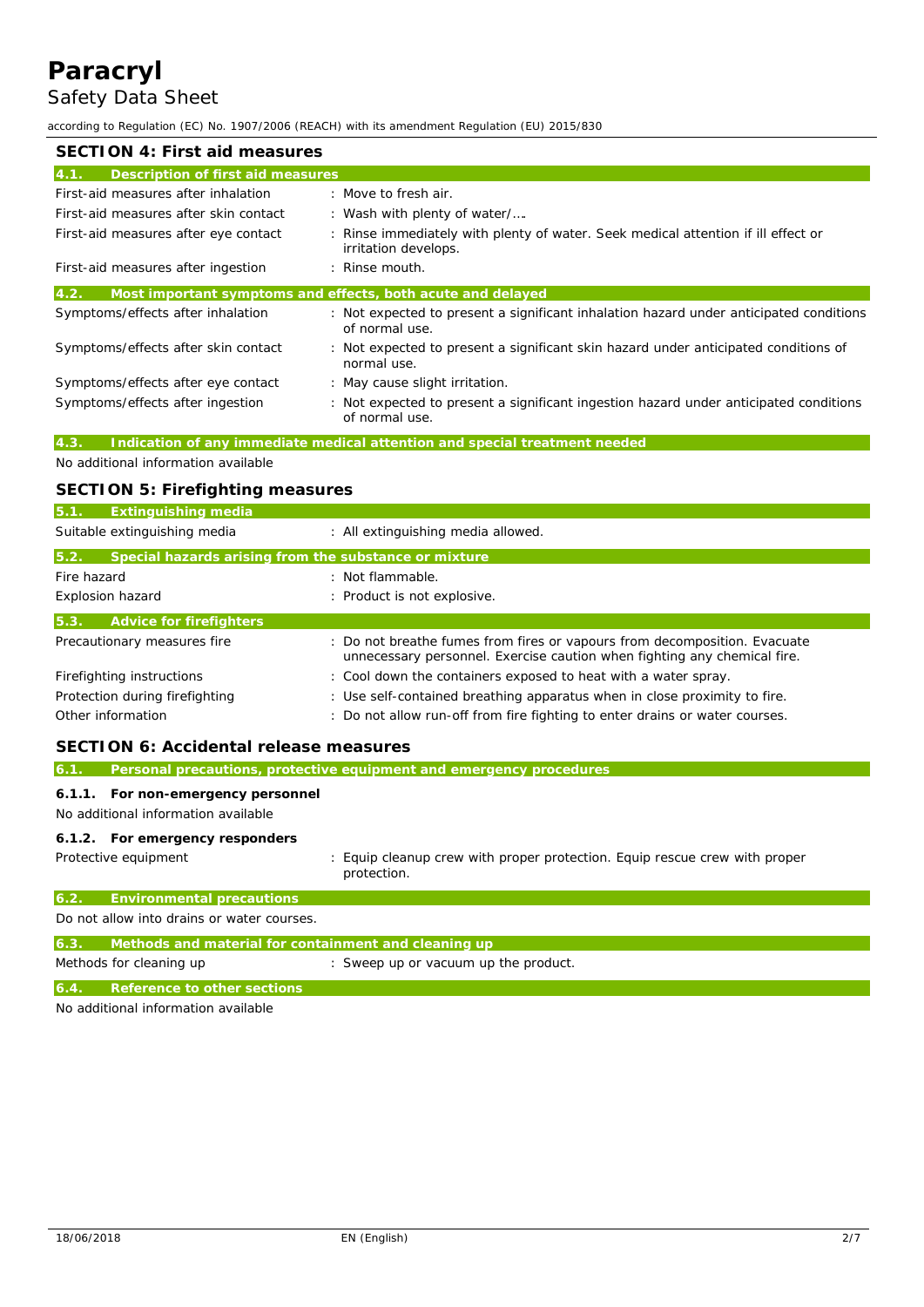according to Regulation (EC) No. 1907/2006 (REACH) with its amendment Regulation (EU) 2015/830

| SECTION 7: Handling and storage       |                                                                                                                            |  |  |
|---------------------------------------|----------------------------------------------------------------------------------------------------------------------------|--|--|
| 7.1.<br>Precautions for safe handling |                                                                                                                            |  |  |
| Precautions for safe handling         | : Avoid all unnecessary exposure.                                                                                          |  |  |
| Handling temperature                  | : $5 - 40 °C$                                                                                                              |  |  |
| Hygiene measures                      | : Wash hands and other exposed areas with mild soap and water before eating,<br>drinking or smoking and when leaving work. |  |  |
| 7.2.                                  | Conditions for safe storage, including any incompatibilities                                                               |  |  |
| Storage conditions                    | : Store in a cool, well-ventilated place.                                                                                  |  |  |
| Maximum storage period                | $\pm$ 12 months                                                                                                            |  |  |
| Storage temperature                   | $: 5 - 25 °C$                                                                                                              |  |  |
| Storage area                          | : Protect from freezing.                                                                                                   |  |  |

#### **7.3. Specific end use(s)**

#### No additional information available

#### **SECTION 8: Exposure controls/personal protection**

| 8.1.<br>Control parameters    |                      |                                                                            |
|-------------------------------|----------------------|----------------------------------------------------------------------------|
| Titanium dioxide (13463-67-7) |                      |                                                                            |
| EU                            | Local name           | Titanium dioxide                                                           |
| EU                            | <b>Notes</b>         | (Ongoing)                                                                  |
| EU                            | Regulatory reference | <b>SCOEL Recommendations</b>                                               |
| United Kingdom                | WEL TWA $(mq/m3)$    | 10 mg/m <sup>3</sup> inhalable dust<br>4 mg/m <sup>3</sup> respirable dust |
|                               |                      |                                                                            |

# **8.2. Exposure controls**

**Appropriate engineering controls:**

Ensure good ventilation of the work station.

**Hand protection:**

In case of repeated or prolonged contact wear gloves. Time of penetration is to be checked with the glove producer. Please follow the instructions related to the permeability and the penetration time provided by the manufacturer. Gloves must be replaced after each use and whenever signs of wear or perforation appear

| туре              | Material       | Permeation | Thickness (mm) | Penetration | Standard |
|-------------------|----------------|------------|----------------|-------------|----------|
| Disposable gloves | Nitrile rubber |            | $\cup$ ,       |             | EN 374   |

#### **Eye protection:**

| Type           | Use     | Characteristics   | Standard      |
|----------------|---------|-------------------|---------------|
| Safety glasses | Droplet | With side shields | <b>EN 166</b> |

**Skin and body protection:**

No special clothing/skin protection equipment is recommended under normal conditions of use

**Respiratory protection:**

No special respiratory protection equipment is recommended under normal conditions of use with adequate ventilation



**Consumer exposure controls:**

Avoid contact with skin and eyes. Do not eat, drink or smoke during work.

**Other information:**

Wash hands and other exposed areas with mild soap and water before eating, drinking or smoking and when leaving work. Take off immediately all contaminated clothing. Wash contaminated clothing before reuse.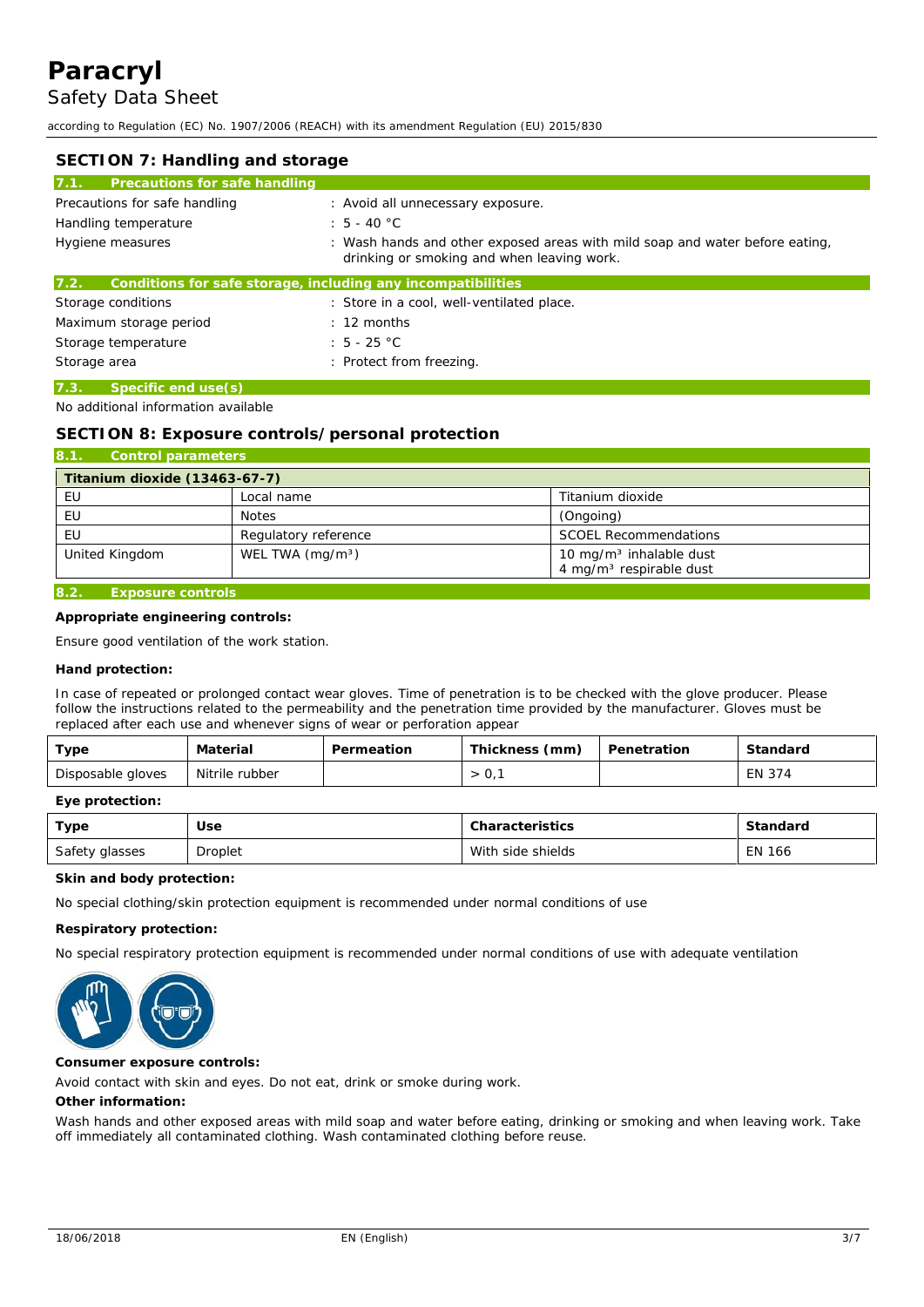# **Paracryl** Safety Data Sheet

according to Regulation (EC) No. 1907/2006 (REACH) with its amendment Regulation (EU) 2015/830

| containg to negalation (EU) no. Thom 2000 (nerion) munitis amenament negalation (EU) 2010/000<br>SECTION 9: Physical and chemical properties |                                                                                                                       |  |  |
|----------------------------------------------------------------------------------------------------------------------------------------------|-----------------------------------------------------------------------------------------------------------------------|--|--|
| 9.1. Information on basic physical and chemical properties                                                                                   |                                                                                                                       |  |  |
| Physical state<br>Appearance<br>Colour<br>Odour<br>Density<br>Solubility                                                                     | : Liquid<br>: Pasty<br>: According to product specification<br>: characteristic<br>: $1,57$ g/ml<br>: Water: Miscible |  |  |
| $\overline{9.2}$ .<br>Other information                                                                                                      |                                                                                                                       |  |  |
| No additional information available                                                                                                          |                                                                                                                       |  |  |
| SECTION 10: Stability and reactivity                                                                                                         |                                                                                                                       |  |  |
| Reactivity<br>10.1.                                                                                                                          |                                                                                                                       |  |  |
| None under normal conditions.                                                                                                                |                                                                                                                       |  |  |
| <b>Chemical stability</b><br>10.2.                                                                                                           |                                                                                                                       |  |  |
| Stable at ambient temperature and under normal conditions of use.                                                                            |                                                                                                                       |  |  |
| Possibility of hazardous reactions<br>10.3.<br>No dangerous reactions known under normal conditions of use.                                  |                                                                                                                       |  |  |
| 10.4. Conditions to avoid                                                                                                                    |                                                                                                                       |  |  |
| No additional information available                                                                                                          |                                                                                                                       |  |  |
| 10.5. Incompatible materials                                                                                                                 |                                                                                                                       |  |  |
| No additional information available                                                                                                          |                                                                                                                       |  |  |
| 10.6.<br>Hazardous decomposition products                                                                                                    |                                                                                                                       |  |  |
| None under normal use.                                                                                                                       |                                                                                                                       |  |  |
| SECTION 11: Toxicological information                                                                                                        |                                                                                                                       |  |  |
| 11.1. Information on toxicological effects                                                                                                   |                                                                                                                       |  |  |
| Acute toxicity (oral)                                                                                                                        | : Not classified                                                                                                      |  |  |
| Acute toxicity (dermal)                                                                                                                      | : Not classified                                                                                                      |  |  |
| Acute toxicity (inhalation)                                                                                                                  | : Not classified                                                                                                      |  |  |
| Titanium dioxide (13463-67-7)                                                                                                                |                                                                                                                       |  |  |
| LD50 oral rat                                                                                                                                | > 5000 mg/kg                                                                                                          |  |  |
| LD50 dermal rabbit                                                                                                                           | > 10000 mg/kg                                                                                                         |  |  |
| LC50 inhalation rat (Dust/Mist - mg/l/4h)                                                                                                    | > 6,82 mg/l/4h                                                                                                        |  |  |
| Skin corrosion/irritation                                                                                                                    | : Not classified                                                                                                      |  |  |
| Serious eye damage/irritation                                                                                                                | Not classified                                                                                                        |  |  |
| Respiratory or skin sensitisation                                                                                                            | Not classified                                                                                                        |  |  |
| Germ cell mutagenicity                                                                                                                       | Not classified                                                                                                        |  |  |
| Carcinogenicity                                                                                                                              | Not classified                                                                                                        |  |  |
| Reproductive toxicity                                                                                                                        | Not classified                                                                                                        |  |  |
| STOT-single exposure                                                                                                                         | Not classified                                                                                                        |  |  |
| STOT-repeated exposure                                                                                                                       | Not classified                                                                                                        |  |  |
| Aspiration hazard                                                                                                                            | : Not classified                                                                                                      |  |  |
| SECTION 12: Ecological information                                                                                                           |                                                                                                                       |  |  |
| <b>Toxicity</b><br>12.1                                                                                                                      |                                                                                                                       |  |  |
| Acute aquatic toxicity                                                                                                                       | : Not classified                                                                                                      |  |  |

| ricato aquatio toxion?         |                  |  |
|--------------------------------|------------------|--|
| Chronic aquatic toxicity       | : Not classified |  |
| Titanium dioxide (13463-67-7)  |                  |  |
| LC50 fish 1                    | $> 1000$ mg/l    |  |
| LC50 fish 2                    | $> 10000$ mg/l   |  |
| EC50 Daphnia 1                 | $2 \text{ mg/l}$ |  |
| EC50 other aquatic organisms 1 | $> 10000$ mg/l   |  |
| EC50 other aquatic organisms 2 | $61$ mg/l        |  |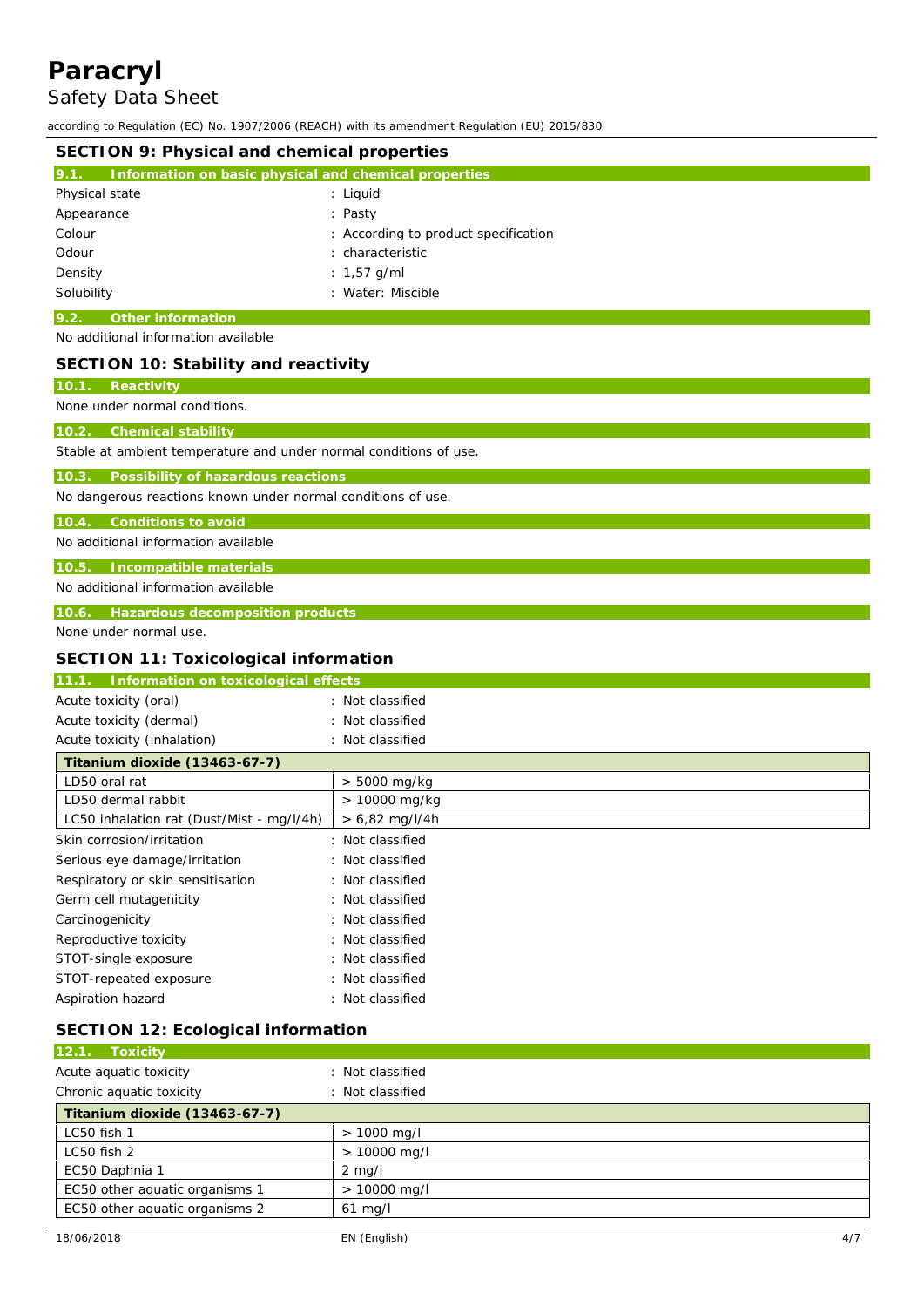# **Paracryl** Safety Data Sheet

according to Regulation (EC) No. 1907/2006 (REACH) with its amendment Regulation (EU) 2015/830

| NOEC (chronic)                              | $0,01$ mg/l rat                                                         |
|---------------------------------------------|-------------------------------------------------------------------------|
| NOEC chronic algae                          | 56000 mg/l                                                              |
| Persistence and degradability<br>12.2.      |                                                                         |
| Titanium dioxide (13463-67-7)               |                                                                         |
| Persistence and degradability               | Not readily biodegradable.                                              |
| 12.3.<br>Bioaccumulative potential          |                                                                         |
| No additional information available         |                                                                         |
| Mobility in soil<br>12.4.                   |                                                                         |
| No additional information available         |                                                                         |
| Results of PBT and vPvB assessment<br>12.5. |                                                                         |
| No additional information available         |                                                                         |
| 12.6.<br>Other adverse effects              |                                                                         |
| No additional information available         |                                                                         |
| SECTION 13: Disposal considerations         |                                                                         |
| Waste treatment methods<br>13.1.            |                                                                         |
| Regional legislation (waste)                | : Disposal must be done according to official regulations.              |
| Product/Packaging disposal                  | Dispose in a safe manner in accordance with local/national regulations. |

# **SECTION 14: Transport information**

In accordance with ADR

recommendations

| <b>ADR</b>                             |
|----------------------------------------|
| 14.1. UN number                        |
| Not applicable                         |
| 14.2. UN proper shipping name          |
| Not applicable                         |
| Transport hazard class(es)<br>14.3.    |
|                                        |
| 14.4.<br>Packing group                 |
| Not applicable                         |
| 14.5. Environmental hazards            |
| Dangerous for the environment : No     |
| No supplementary information available |

#### **14.6. Special precautions for user**

**- Overland transport**

Transport regulations (ADR) : Not classified.

**14.7. Transport in bulk according to Annex II of Marpol and the IBC Code**

Not applicable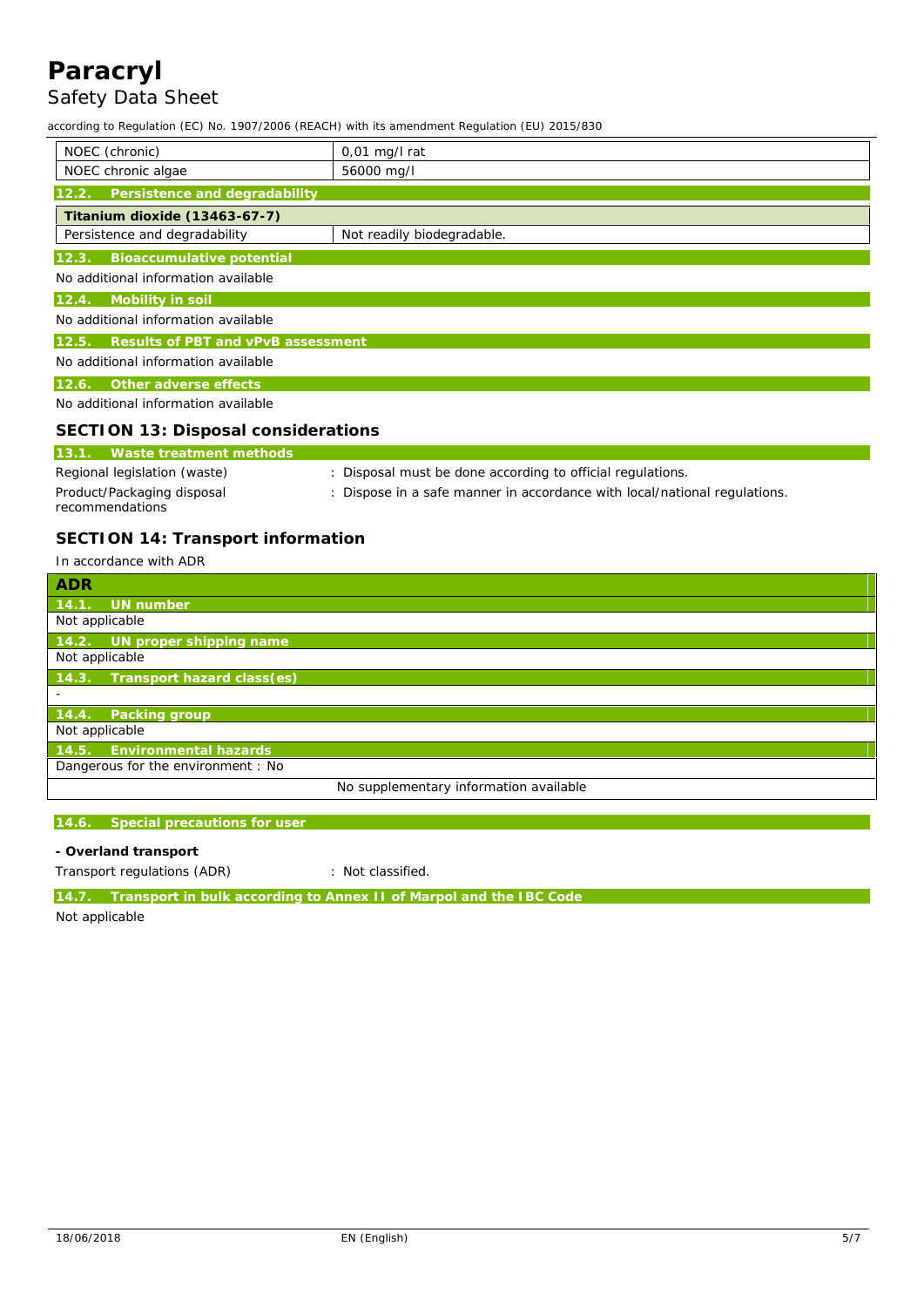according to Regulation (EC) No. 1907/2006 (REACH) with its amendment Regulation (EU) 2015/830

## **SECTION 15: Regulatory information**

## **15.1. Safety, health and environmental regulations/legislation specific for the substance or mixture**

## **15.1.1. EU-Regulations**

| The following restrictions are applicable according to Annex XVII of the REACH Regulation (EC) No 1907/2006:                                                                                                                                                                                                                    |                                                                                                                                                                                                                                                                                                                                                                                                                                                                                                                                                                                                                                                                                                                                                                                                                                                                                        |
|---------------------------------------------------------------------------------------------------------------------------------------------------------------------------------------------------------------------------------------------------------------------------------------------------------------------------------|----------------------------------------------------------------------------------------------------------------------------------------------------------------------------------------------------------------------------------------------------------------------------------------------------------------------------------------------------------------------------------------------------------------------------------------------------------------------------------------------------------------------------------------------------------------------------------------------------------------------------------------------------------------------------------------------------------------------------------------------------------------------------------------------------------------------------------------------------------------------------------------|
| 3. Liquid substances or mixtures which are regarded as dangerous in accordance<br>with Directive 1999/45/EC or are fulfilling the criteria for any of the following<br>hazard classes or categories set out in Annex I to Regulation (EC) No 1272/2008                                                                          | 2-methyl-2H-isothiazol-3-one - Distillates<br>(petroleum), hydrotreated heavy<br>paraffinic; Baseoil- unspecified; [A<br>complex combination of hydrocarbons<br>obtained by treating a petroleum fraction<br>with hydrogen in the presence of a<br>catalyst. It consists of hydrocarbons<br>having carbon numbers predominantly in<br>the range of C20 through C50 and<br>produces a finished oil of at least 100 SUS<br>at 100°F (19cSt at 40°C). It contains a<br>relatively large proportion of saturated<br>hydrocarbons.] - sodium hydroxide;<br>caustic soda - reaction mass of: 5-chloro-<br>2- methyl-4-isothiazolin-3-one [EC no.<br>247-500-7] and 2-methyl-2H -isothiazol-3-<br>one [EC no. 220-239-6] (3:1); reaction<br>mass of: 5-chloro-2- methyl-4-<br>isothiazolin-3-one [EC no. 247-500-7]and<br>2-methyl-4-isothiazolin-3- one [EC no.<br>$220 - 239 - 6$ ] $(3:1)$ |
| 3(b) Substances or mixtures fulfilling the criteria for any of the following hazard<br>classes or categories set out in Annex I to Regulation (EC) No 1272/2008: Hazard<br>classes 3.1 to 3.6, 3.7 adverse effects on sexual function and fertility or on<br>development, 3.8 effects other than narcotic effects, 3.9 and 3.10 | reaction mass of: 5-chloro-2- methyl-4-<br>isothiazolin-3-one [EC no. 247-500-7]and<br>2-methyl-2H -isothiazol-3- one [EC no.<br>$220-239-6$ ] $(3:1)$ ; reaction mass of: 5-<br>chloro-2- methyl-4-isothiazolin-3-one [EC<br>no. 247-500-7] and 2-methyl-4-<br>isothiazolin-3- one [EC no. 220-239-6]<br>(3:1)                                                                                                                                                                                                                                                                                                                                                                                                                                                                                                                                                                        |
| 3(c) Substances or mixtures fulfilling the criteria for any of the following hazard<br>classes or categories set out in Annex I to Regulation (EC) No 1272/2008: Hazard<br>class 4.1                                                                                                                                            | reaction mass of: 5-chloro-2- methyl-4-<br>isothiazolin-3-one [EC no. 247-500-7]and<br>2-methyl-2H -isothiazol-3- one [EC no.<br>220-239-6] (3:1); reaction mass of: 5-<br>chloro-2- methyl-4-isothiazolin-3-one [EC<br>no. 247-500-7 and 2-methyl-4-<br>isothiazolin-3- one [EC no. 220-239-6]<br>(3:1)                                                                                                                                                                                                                                                                                                                                                                                                                                                                                                                                                                               |
| 28. Substances which are classified as carcinogen category 1A or 1B in Part 3 of<br>Annex VI to Regulation (EC) No 1272/2008 and are listed in Appendix 1 or<br>Appendix 2, respectively.                                                                                                                                       | Distillates (petroleum), hydrotreated<br>heavy paraffinic; Baseoil- unspecified; [A<br>complex combination of hydrocarbons<br>obtained by treating a petroleum fraction<br>with hydrogen in the presence of a<br>catalyst. It consists of hydrocarbons<br>having carbon numbers predominantly in<br>the range of C20 through C50 and<br>produces a finished oil of at least 100 SUS<br>at 100°F (19cSt at 40°C). It contains a<br>relatively large proportion of saturated<br>hydrocarbons.]                                                                                                                                                                                                                                                                                                                                                                                           |

Contains no substance on the REACH candidate list Contains no REACH Annex XIV substances

**15.1.2. National regulations**

No additional information available

## **15.2. Chemical safety assessment**

No additional information available